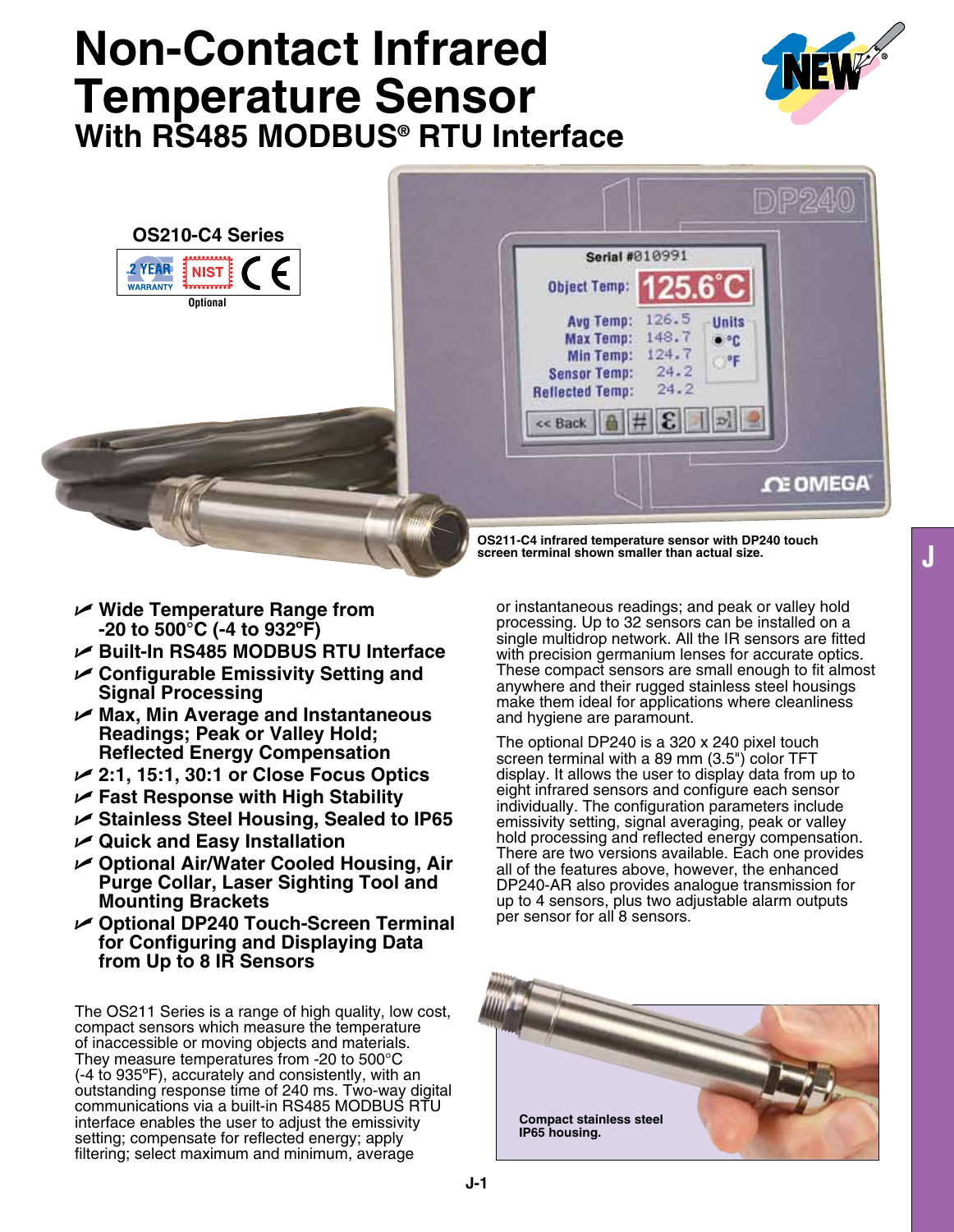

**Specifications (OS211)** 

**Temperature Range:** -20 to 500°C **50 (1.97) 50 (1.97)** (-4 to 932ºF) Interface: RS485 MODBUS® RTU

**Accuracy:**  $\pm$ 1% of reading or  $\pm$ 1°C whichever is greater

**Repeatability:** ±0.5% of reading or ±0.5ºC whichever **40 40** is greater

**Emissivity:** 0.2 to 1.0

**Response Time, t90:** 240 ms (90% response)

**Spectral Range:** 8 to 14 μm

**Supply Voltage:** 12 Vdc nominal (6 to 13 Vdc)

**Supply Current:** 50 mA maximum

**Baud Rate:** 9600 baud\*

**Format:** 8 data bits, no parity, 1 stop bit\*<br>**10 100**

## **Mechanical**

**Construction:** Stainless steel

**Dimensions:** 18 D x 103 mm L (0.70 x 4.05")

**Thread Mounting:** m16 x 1 mm pitch

**Cable Length:** 1 m (3.3') (longer lengths available to order)

**Weight with Cable:** 95 g (3.35 oz)

# **Environmental**

**Rating:** ip65

**Ambient Temperature:** 0 to 70ºC (32 to 158ºF) **Relative Humidity:** 95% max non-condensing *\* Other configurations available upon request*

# **Specifications (DP240)**

**Display:** LCD type TFT 320 x 240, 3.5" touch screen resistive

**Supply Voltage:** 12 to 24 Vdc

**Power Consumption:** 8 W

**Ambient Temperature Range:** 0 to 45°C (32 to 113ºF) **Relative Humidity:** 35 to 95%, non-condensing **Environmental Rating: IP54 front, IP30 housing** 

**111.9**

**100 200**

**0**

**(mm)**

**0**

**(mm)**

**Dimensions:**

 **DP240:** 140 W x 100 T x 44 mm D **DP240-AR:** 140 W x 100 T x 65 mm D

**Outputs:** (DP240-AR only) 4 analogue outputs, 0 to 10 Vdc, 16 programmable alarm outputs,12/24 Vdc, 700 mA, (3 a max per block of 8 outputs)

**Hardware and Software Data Serial Port EXP1:**

RS485 MODBUS RTU interface for infrared sensors

**Serial Port COM2: RS485/RS232 interface for second 2014:10:000.000.000.00** 



**Extended Warranty Program**

**SM** *OMEGACARESM extended warranty program is available for models shown on this page. Ask your sales representative for full details when placing an order. OMEGACARESM covers parts, labor and equivalent loaners.*



**Dia**

**100**

**200**

**0 (mm)**

**500 1000**